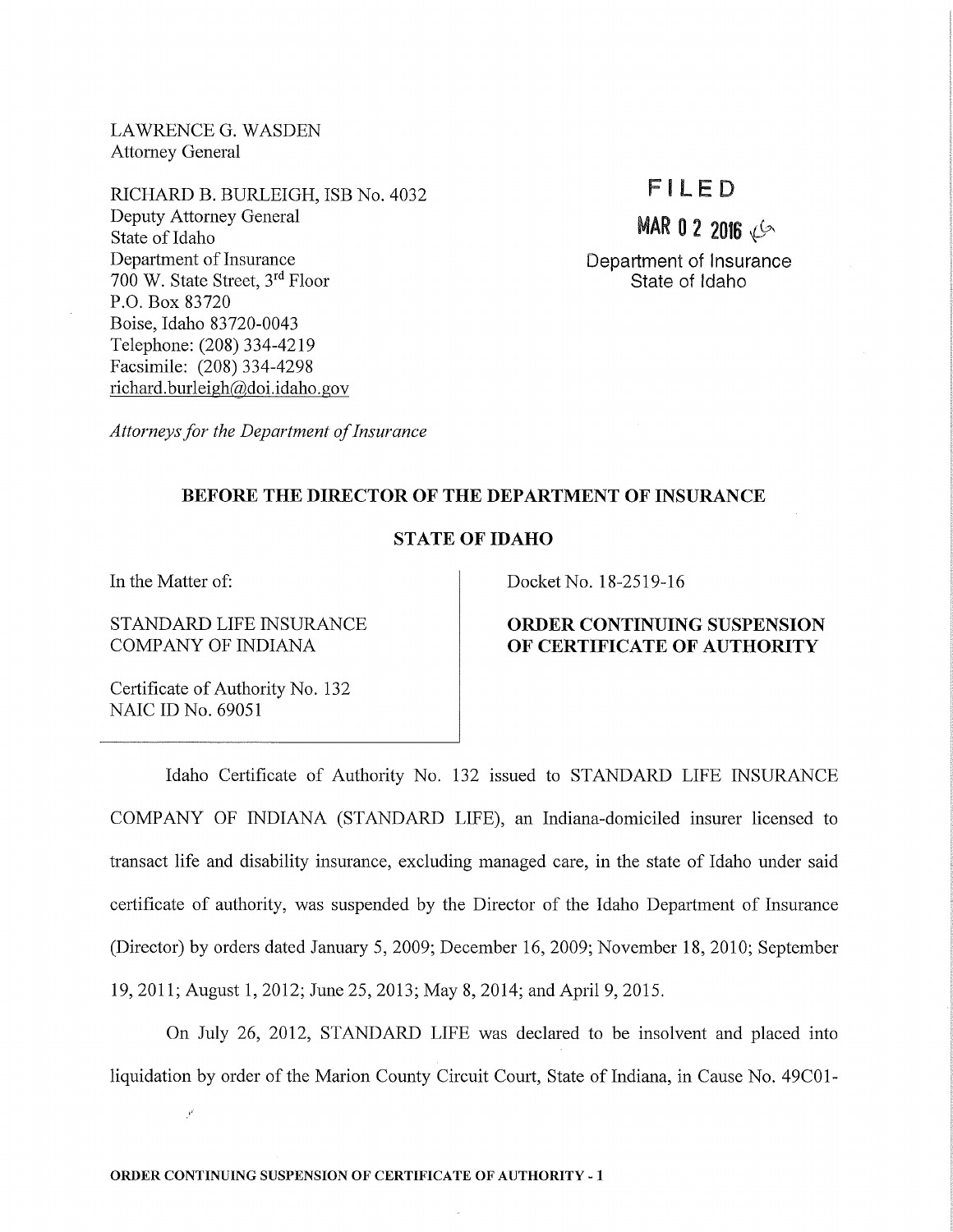0812-MI-057122, based on the petition of the Commissioner of the Department of Insurance of the State of Indiana.

Idaho Code  $\S$  41-326 provides at subsection (1)(b) that the Director shall refuse to continue or shall suspend or revoke a foreign insurer's Idaho certificate of authority if the insurer "no longer meets the requirements for the authority, on account of deficiency of assets or otherwise." It further provides, at subsection (2), that, in cases of insolvency, the Director may take such action without first holding a hearing.

Idaho Code § 41-327(3) provides that the Director may, without advance notice or hearing, "immediately suspend the certificate of authority of any insurer as to which proceedings for receivership, conservatorship, rehabilitation, or other delinquency proceedings, have been commenced in any state by the public insurance supervisory official of such state."

The Director having reviewed the foregoing and the requirements of Idaho Code  $\S$ § 41-326 and 41-327, and good cause appearing therefor,

The Director hereby finds that STANDARD LIFE, due to its insolvency, no longer meets the requirements for holding a certificate of authority in the state of Idaho.

The Director hereby further finds that STANDARD LIFE is subject to delinquency proceedings within the meaning of Idaho Code  $\S$  41-327(3).

NOW, THEREFORE, IT IS HEREBY ORDERED, pursuant to Idaho Code §§ 41-  $326(1)(b)$  and  $41-327(3)$ , that Certificate of Authority No. 132 issued to STANDARD LIFE be CONTINUED IN SUSPENSION, effective immediately, for a period of one (1) year from the date of this order. The Director may terminate the suspension sooner if the cause for said suspension is corrected and STANDARD LIFE is otherwise in compliance with title 41, Idaho Code.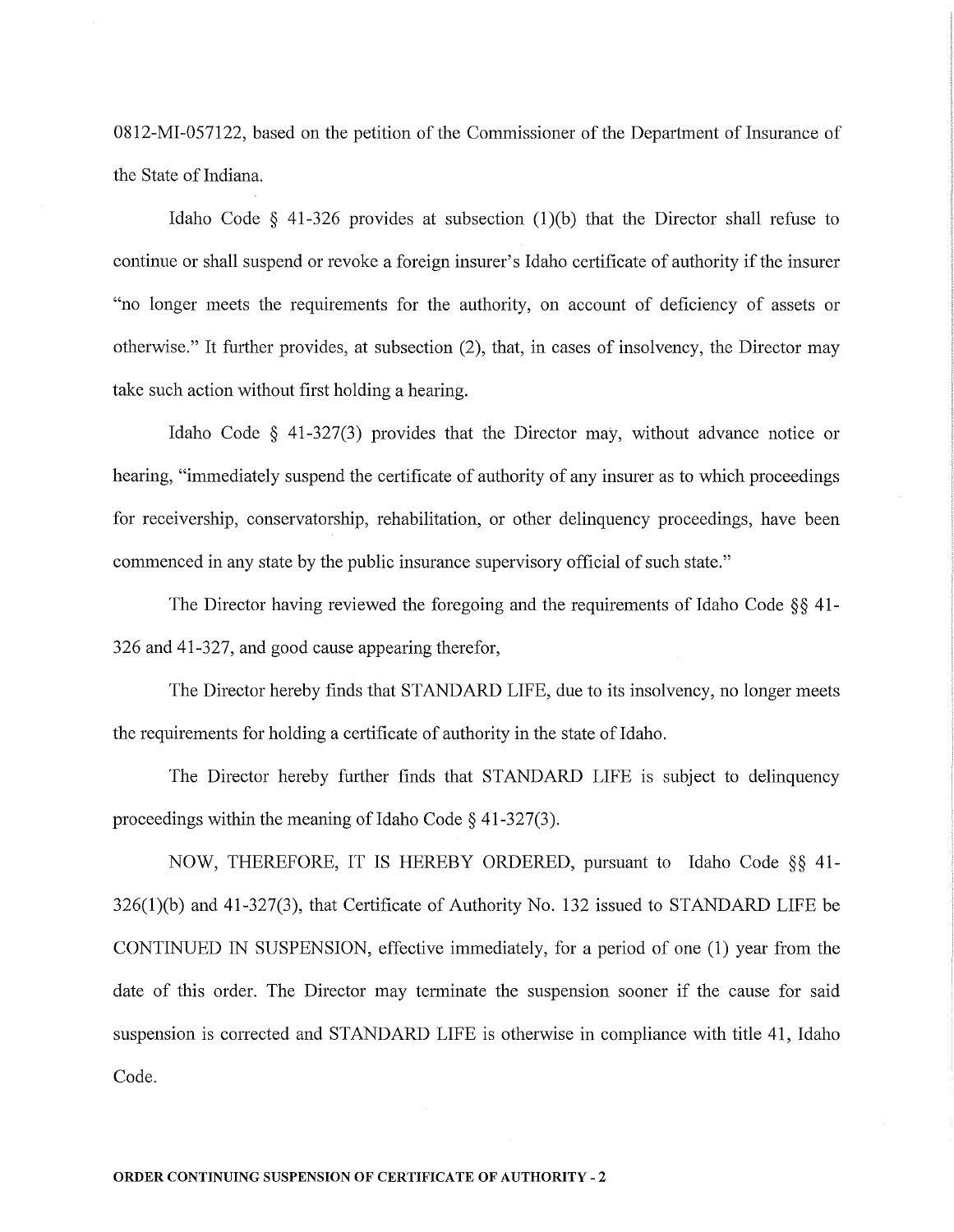IT IS FURTHER ORDERED that STANDARD LIFE shall comply with the requirements of Idaho Code  $\S$  41-329, including  $\S$  41-329(2), which provides: "During the suspension period the insurer shall not solicit or write any new business in this state, but shall file its annual statement, pay fees, licenses, and taxes as required under this code, and may service its business already in force in this state, as if the certificate of authority had continued in force."

IT IS FURTHER ORDERED, pursuant to Idaho Code § 41-330(1), that, within four (4) days after notice of this suspension is provided, STANDARD LIFE shall notify, by any available means, every person authorized to write business in the state of Idaho by said insurance company, to immediately cease to write any further insurance business for STANDARD LIFE in Idaho, unless STANDARD LIFE has already taken such action pursuant to prior order of the Director.

IT IS FURTHER ORDERED that, within sixty (60) days of the date of this order, STANDARD LIFE shall file with the Director a complete listing of its policies owned by or issued to residents of the state of Idaho. Such list shall include the name and address of each policyholder and insured, policy type, face amount, and cash surrender value of the policy, as applicable.

DATED this  $\geq$  day of March, 2016.

STATE OF IDAHO DEPARTMENT OF INSURANCE

Evern

DEAN L. CAMERON Director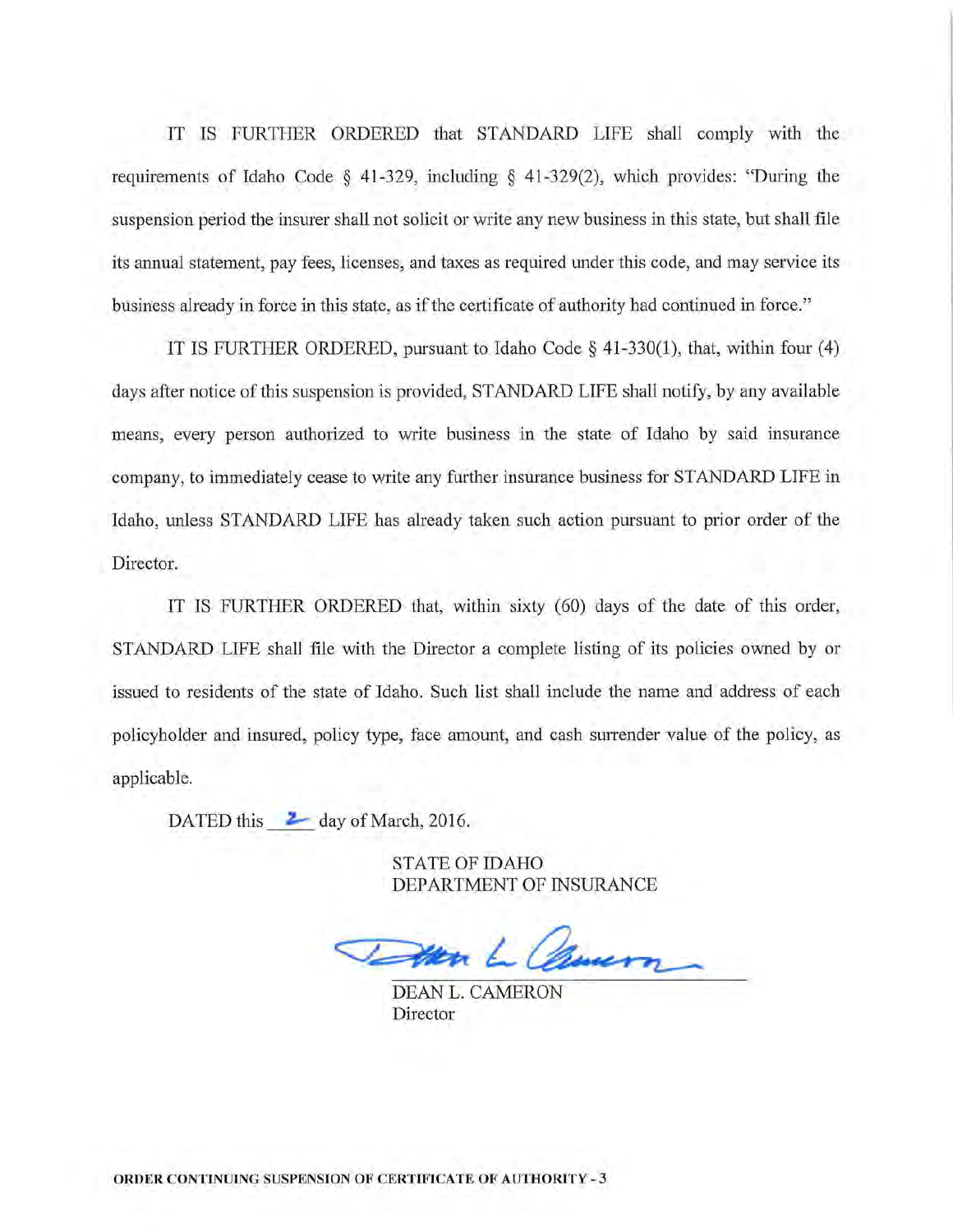### **NOTIFICATION OF RIGHTS**

This is a final order of the Director. Any party may file a motion for reconsideration of this final order within fomieen (14) days of the service date of this order. The agency will dispose of the petition for reconsideration within twenty-one (21) days of its receipt, or the petition will be considered denied by operation of law. *See* Idaho Code § 67-5246( 4 ).

Pursuant to Idaho Code  $\S$ § 67-5270 and 67-5272, any party aggrieved by this final order or orders previously issued in this case may appeal this final order and all previously issued orders in this case to district court by filing a petition in the district court of the county in which:

- 1. A hearing was held,
- ii. The final agency action was taken,
- 111. The party seeking review of the order resides, or operates its principal place of business in Idaho, or
- iv. The real property or personal property that was the subject of the agency action is located.

An appeal must be filed within twenty-eight (28) days of (a) the service date of this final order, (b) an order denying petition for reconsideration, or (c) the failure within twenty-one  $(21)$ days to grant or deny a petition for reconsideration, whichever is later. *See* Idaho Code  $§$  67-5273. The filing of an appeal to district court does not itself stay the effectiveness or enforcement of the order under appeal.